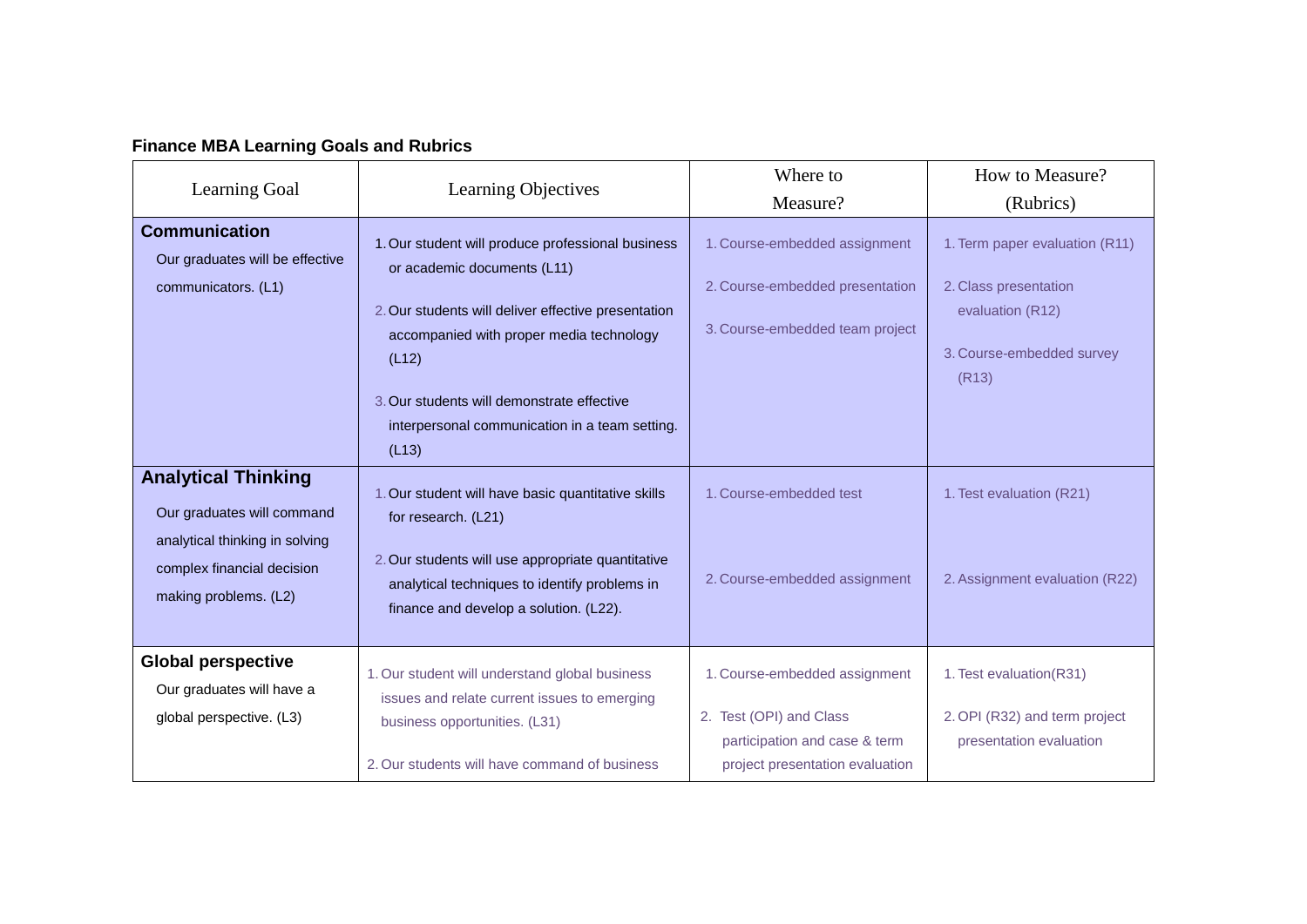| Learning Goal                                                                                                                                                                   | Learning Objectives                                                                                                                                                                                                                                          | Where to<br>Measure?                                                                      | How to Measure?<br>(Rubrics)                                                                             |
|---------------------------------------------------------------------------------------------------------------------------------------------------------------------------------|--------------------------------------------------------------------------------------------------------------------------------------------------------------------------------------------------------------------------------------------------------------|-------------------------------------------------------------------------------------------|----------------------------------------------------------------------------------------------------------|
|                                                                                                                                                                                 | English or other language of global financial<br>markets. (L32)<br>3. Our students will be able to network and<br>collaborate with global finance leaders. (L33)                                                                                             | 3. Course-embedded survey                                                                 | 3. Course-embedded survey<br>(R33)                                                                       |
| <b>Ethically and Socially</b><br><b>Conscious Reasoning</b><br>Our graduates will understand<br>the gravity of ethical behavior<br>and corporate social<br>responsibility. (L4) | 1. Our student will identify ethical issues in<br>financial services industry and be able to<br>recognize and evaluate alternative courses of<br>action (L41)<br>2. Our students will know the professional code of<br>conduct within their discipline (L42) | 1. Course-embedded case<br>analysis (one of CRI courses)<br>2. Course-embedded assignment | 1. Class presentation and test<br>evaluation (R41)<br>2. Class presentation and test<br>evaluation (R42) |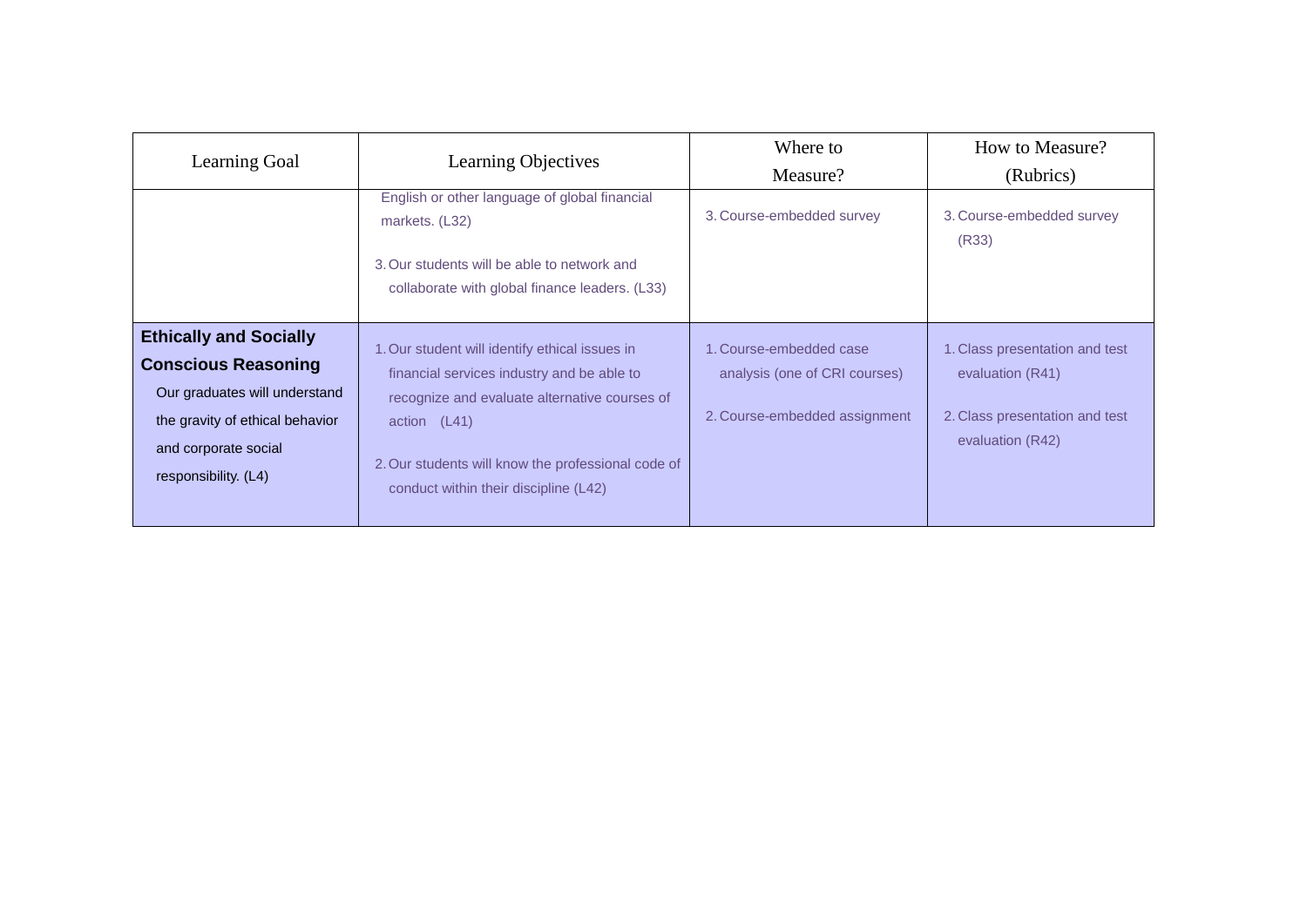### **APPENDIX 1. Rubrics for Finance MBA Assessment**

Rubrics to assess achievements of learning objectives

#### **L1: Communication: our graduates will be effective communicators**

|                                         | Performance Levels                                                    |                                                                  |                                                                         |  |
|-----------------------------------------|-----------------------------------------------------------------------|------------------------------------------------------------------|-------------------------------------------------------------------------|--|
| Traits                                  | 1 (Fails to Meet Expectations)                                        | 2 (Meets Expectations)                                           | 3 (Exceeds Expectations)                                                |  |
| 1. Clear introduction<br>and background | No or unclear introduction, and<br>absence of background information. | Provides an introduction, present<br>some but not all of the key | Provides a coherent introduction and<br>addresses key background issues |  |
|                                         |                                                                       | background information.                                          | effectively.                                                            |  |
|                                         | Discipline-specific concepts and                                      | Appropriately addresses most of the                              | Appropriately addresses all key                                         |  |
| 2. Discipline-related                   | issues are not identified or they are                                 | key discipline-specific concepts and                             | discipline-specific concepts and                                        |  |
| concepts and issues                     | identified inappropriately.                                           | issues but omits or identifies a few of                          | issues and most of the minor ones.                                      |  |
|                                         |                                                                       | the minor ones.                                                  |                                                                         |  |
|                                         | Arguments are inconsistent, different                                 | Most arguments are consistent, and                               | Arguments presented in the paper are                                    |  |
| 3. Internally consistent                | parts of the paper do not relate well to                              | most parts of the paper are integrated                           | consistent and the different parts of                                   |  |
| arguments                               | each other and are inconsistent.                                      | and consistent.                                                  | the paper are well integrated and                                       |  |
|                                         |                                                                       |                                                                  | consistent.                                                             |  |
| 4. Logic and                            | Arguments are poorly organized, do                                    | Most but not all of the arguments are                            | All arguments are well organized, flow                                  |  |
| organization                            | not flow well, and are hard to follow.                                | well organized, flow logically, and are                          | logically, and are easy to follow.                                      |  |
|                                         |                                                                       | easy to follow.                                                  |                                                                         |  |
| 5 Consistent                            | No or very weak connection between                                    | Reasonable connection between                                    | Very strong connection between                                          |  |
| conclusions                             | analysis and conclusions                                              | analysis and conclusions; there may                              | analysis and conclusions; there are                                     |  |
|                                         |                                                                       | be minor inconsistencies                                         | no inconsistencies.                                                     |  |

### **L11. Our student will produce professional business documents**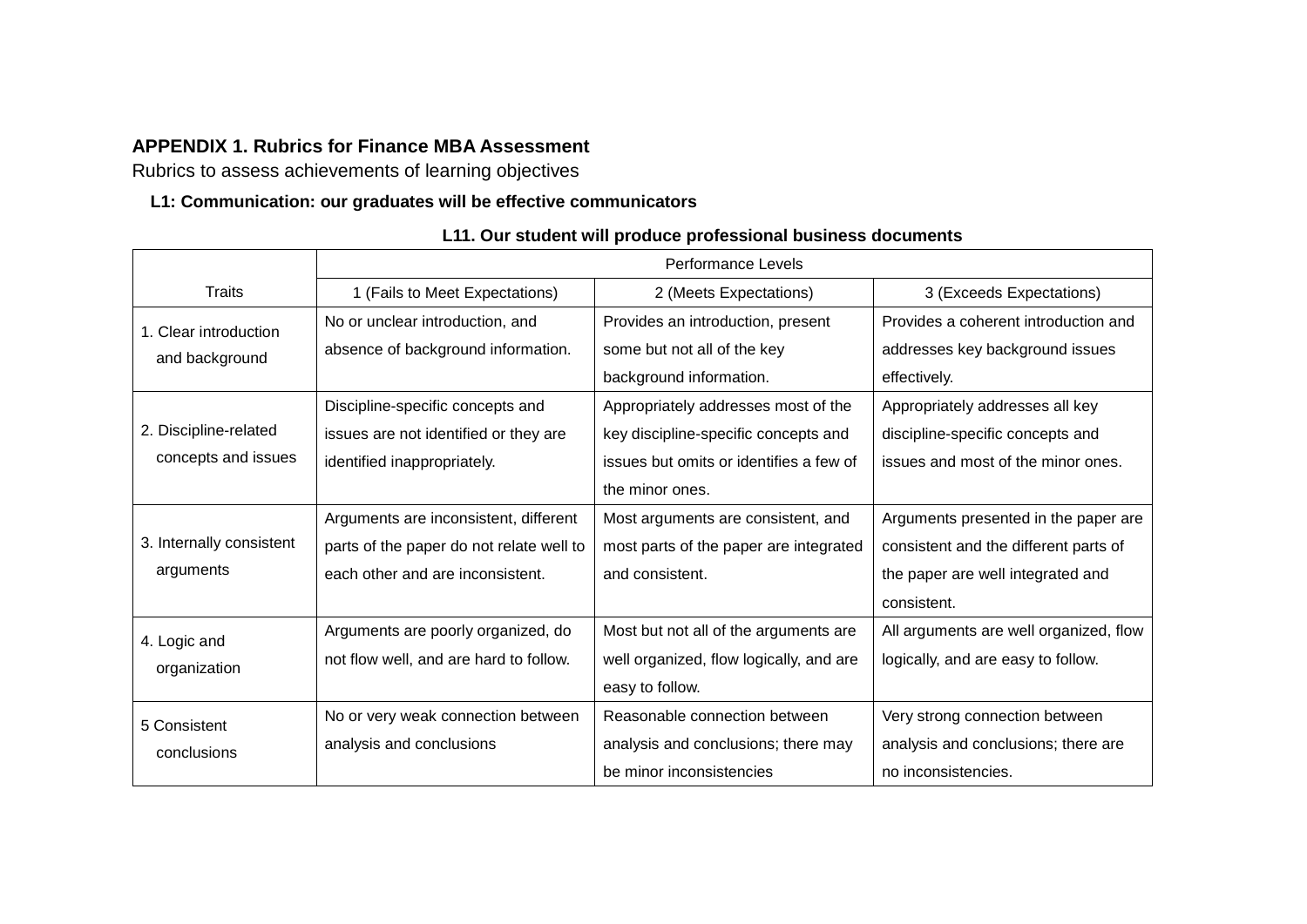|                         | <b>Performance Levels</b>              |                                         |                                       |  |
|-------------------------|----------------------------------------|-----------------------------------------|---------------------------------------|--|
| <b>Traits</b>           | 1 (Fails to Meet Expectations)         | 2 (Meets Expectations)                  | 3 (Exceeds Expectations)              |  |
|                         | Numerous spelling errors;              | Few spelling errors, generally          | No or very minimal spelling, grammar, |  |
| 6. Style and grammar    | inappropriate grammar, sentence        | appropriate grammar, sentence           | sentence structure, and paragraphing  |  |
|                         | structure, and paragraphing used       | structure, and paragraphing.            | errors.                               |  |
|                         | throughout the document.               |                                         |                                       |  |
|                         | No literature or used of inappropriate | Uses more than one research source      | Uses multiple research sources and    |  |
|                         | web-based sources; sources are not     | but demonstrates no attempt to          | makes effective use of current and    |  |
| 7. Effective literature | come from professional literature;     | incorporate current information; most   | reliable information; sources are     |  |
| search skills           | sources are not current and/or         | sources are authoritative or come       | authoritative or come from the        |  |
|                         | relevant.                              | from professional literature; sources   | professional literature; includes     |  |
|                         |                                        | are generally current and relevant.     | current relevant sources.             |  |
|                         | No or inconsistent references;         | Generally includes appropriate          | Includes appropriate citations within |  |
|                         | evidence of plagiarism.                | citations within the document and lists | the documents and lists references    |  |
|                         |                                        | references at the end of the            | that include full bibliographic       |  |
| 8. Documents sources    |                                        | documents; references are generally     | information for each citation in the  |  |
|                         |                                        | usable but may not contain the full     | document; citations and references    |  |
|                         |                                        | bibliographic information; citations    | are consistent throughout the         |  |
|                         |                                        | and references are generally            | document.                             |  |
|                         |                                        | consistent throughout the documents     |                                       |  |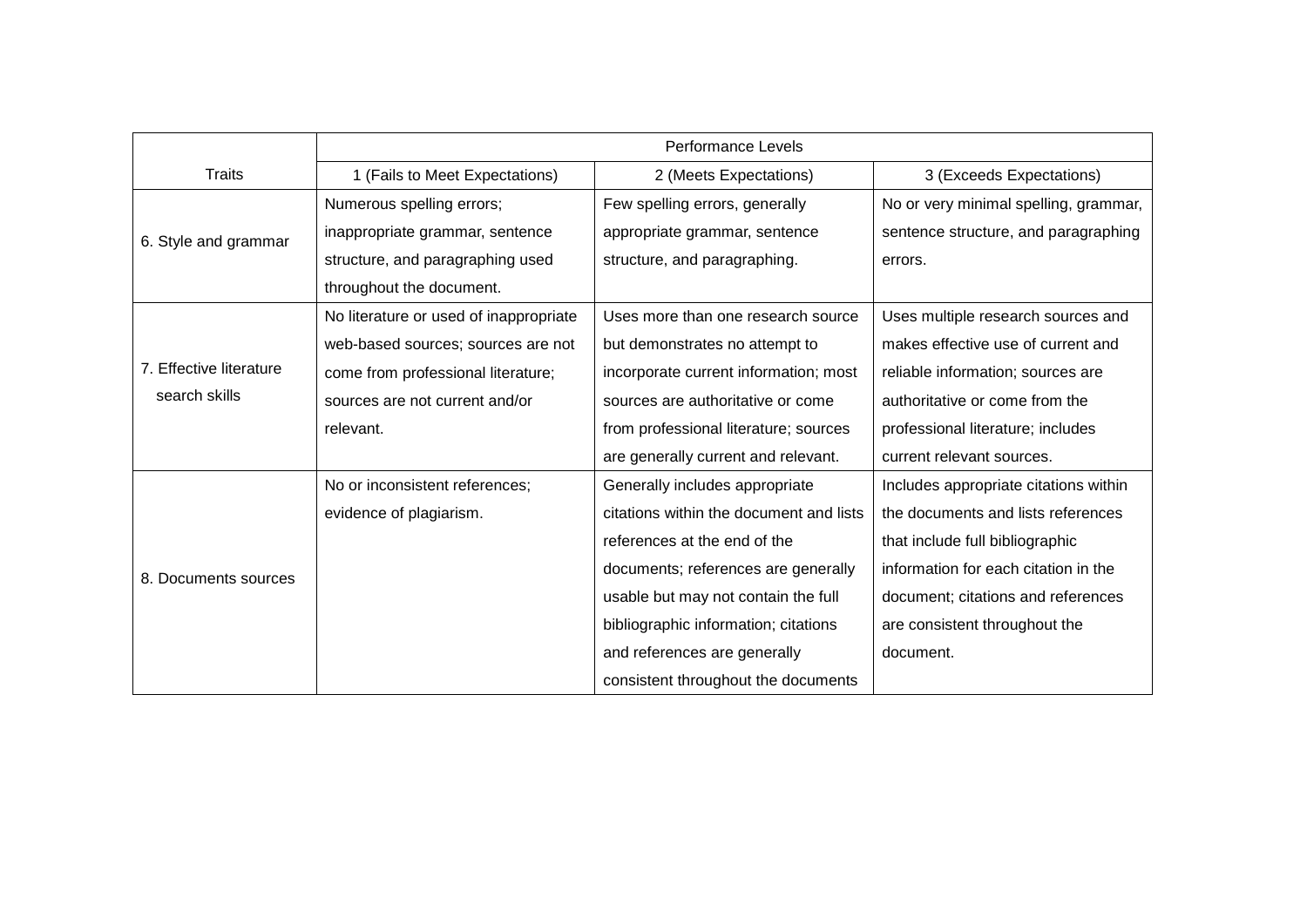|                            | Performance Levels                       |                                        |                                         |  |
|----------------------------|------------------------------------------|----------------------------------------|-----------------------------------------|--|
| <b>Traits</b>              | 1 (Fails to Meet Expectations)           | 2 (Meets Expectations)                 | 3 (Exceeds Expectations)                |  |
|                            |                                          | Has opening statement relevant to      | Has a clear opening statement that      |  |
|                            | No opening statement or irrelevant       | topic, and gives outline of speech;    | catches                                 |  |
| 1. Organization            | statement; Loses focus more than         | with<br>mostly<br>organized<br>some    | audience's<br>interest<br>and<br>gives  |  |
|                            | does<br>once:<br>not<br>manage<br>time   | transitions; allows enough time to     | overview; stays focused throughout.     |  |
|                            | effectively.                             | deliver speech, although it could have | Has transition statement, ties sections |  |
|                            |                                          | been better edited                     | together; effective time management.    |  |
|                            | Sloppy and/or unprofessional; may be     | Readable, professional, appropriate    | Readable, professional, imaginative     |  |
| 2. Quality of slides       | difficult to read; many slides are       | number                                 | and/or high quality (without being a    |  |
|                            | superfluous.                             |                                        | distraction).                           |  |
| quality<br>3. Voice<br>and | Demonstrates one or more of the          | Can easily understand; appropriate     | Excellent<br>delivery; conversational,  |  |
| pace                       | following: mumbling, too soft, too loud, | pace and volume; delivery is mostly    | modulates voice, projects enthusiasm,   |  |
|                            | too fast, too slow, "umms."              | clear and natural                      | interest, confidence.                   |  |
|                            | Demonstrates one or more distracting     | No distracting mannerisms. Decent      | Uses body language effectively (and     |  |
| 4. Mannerisms              | mannerisms, which may include bad        | posture.                               | naturally) to maintain audience's       |  |
|                            | posture, shifting feet, etc.             |                                        | interest                                |  |
|                            | Makes excuses for the presentation;      | Treats audience profession-ally, word  |                                         |  |
| 5. Professionalism         | word choice is not appropriate for       | choice is acceptable (does not use     | audience<br>professionally;<br>Treats   |  |
|                            | audience; inappropriately informal,      | slang);<br>keeps nervousness under     | confident, shows command of topic       |  |
|                            | does not stay "in role."                 | control                                |                                         |  |
|                            | Relies heavily on slides or notes;       | Looks at slides to keep on track with  | Slides are use effortlessly to enhance  |  |
| 6. Use of media/rapport    | makes little eye contact; inappropriate  | presentation; appropriate number of    | speech; speech could be effectively     |  |
| with audience              | number of slides (too many or too few).  | slides; maintains eye contact most of  | delivered without them; perfect eye     |  |
|                            |                                          | the time.                              | contact.                                |  |

# **L12: Our students will deliver effective presentation accompanied with proper media technology**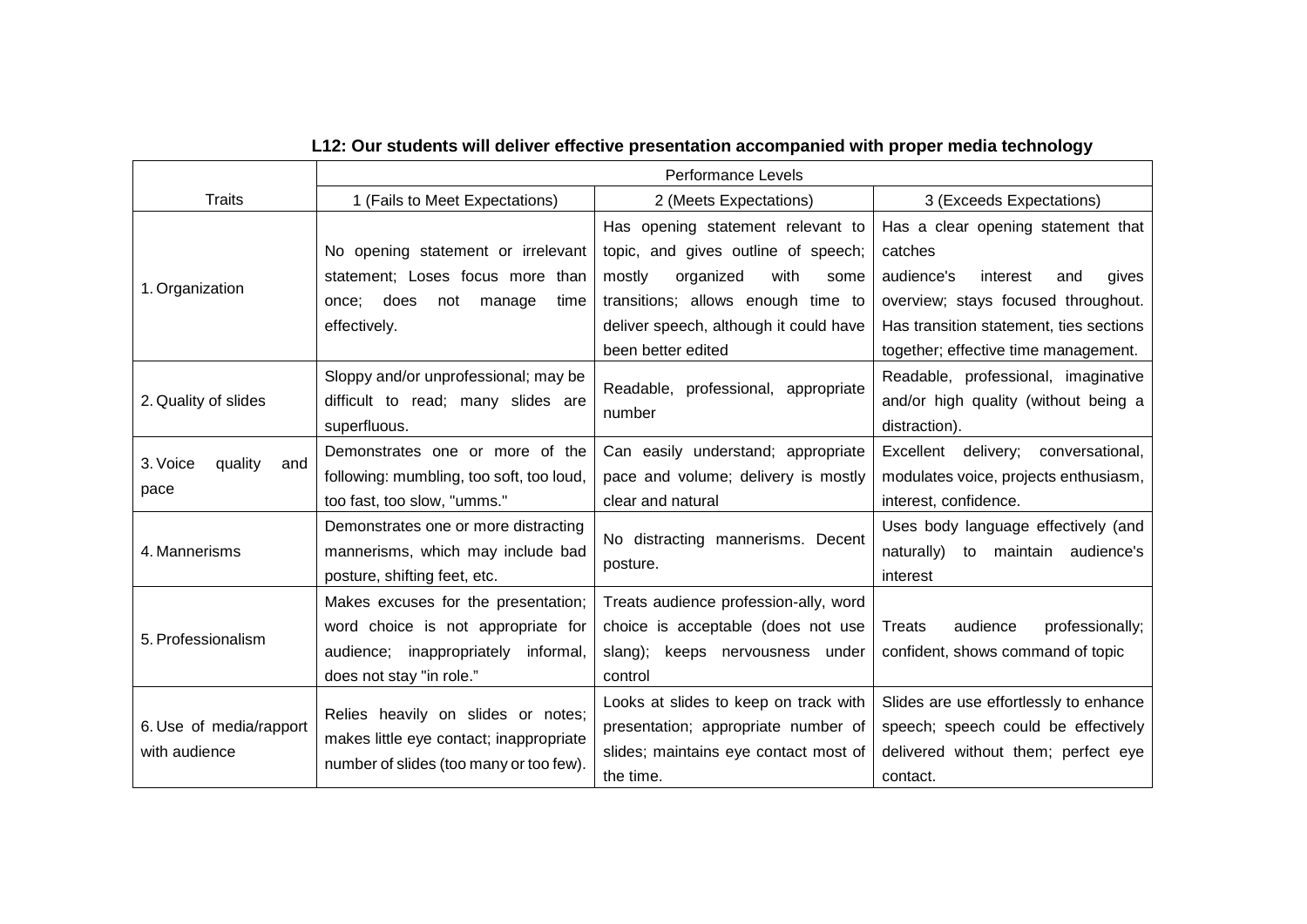|                                                              | Performance Levels                                                                                                                                                |                                                                                                    |                                                                                                                     |  |
|--------------------------------------------------------------|-------------------------------------------------------------------------------------------------------------------------------------------------------------------|----------------------------------------------------------------------------------------------------|---------------------------------------------------------------------------------------------------------------------|--|
| <b>Traits</b>                                                | 1 (Fails to Meet Expectations)                                                                                                                                    | 2 (Meets Expectations)                                                                             | 3 (Exceeds Expectations)                                                                                            |  |
| 1. Commitment                                                | Seems reluctant to engage fully in<br>discussions and task assignments                                                                                            | Consistently demonstrates<br>commitment to the project by being<br>prepared for each group meeting | Follows up on ideas and suggestions<br>from previous meetings and reports<br>findings to the group                  |  |
| 2. Balance between<br>task and<br>interpersonal<br>relations | Focuses exclusively on task to be<br>accomplished without regard to team<br>member or focuses exclusively on<br>interpersonal relations without regard<br>to task | Balances the need for task<br>accomplishment with the needs of<br>individuals in the group         | Volunteers to assist others and shares<br>information openly                                                        |  |
| 3. Contributions                                             | Does not offer ideas or suggestions<br>that contribute to problem solving                                                                                         | Frequently offers helpful ideas or<br>suggestions                                                  | Listens actively and shows<br>understanding by paraphrasing or by<br>acknowledging and building on others'<br>ideas |  |
| 4. Stays on track                                            | Takes the group off track by initiating<br>conversations or discussions<br>unrelated to the task                                                                  | Introduces suggestions and ideas<br>that are relevant to the task                                  | Uses tact and diplomacy to alert group<br>that focus has strayed from the task at<br>hand                           |  |

# **L13. Our students will demonstrate effective interpersonal communication in a team setting.**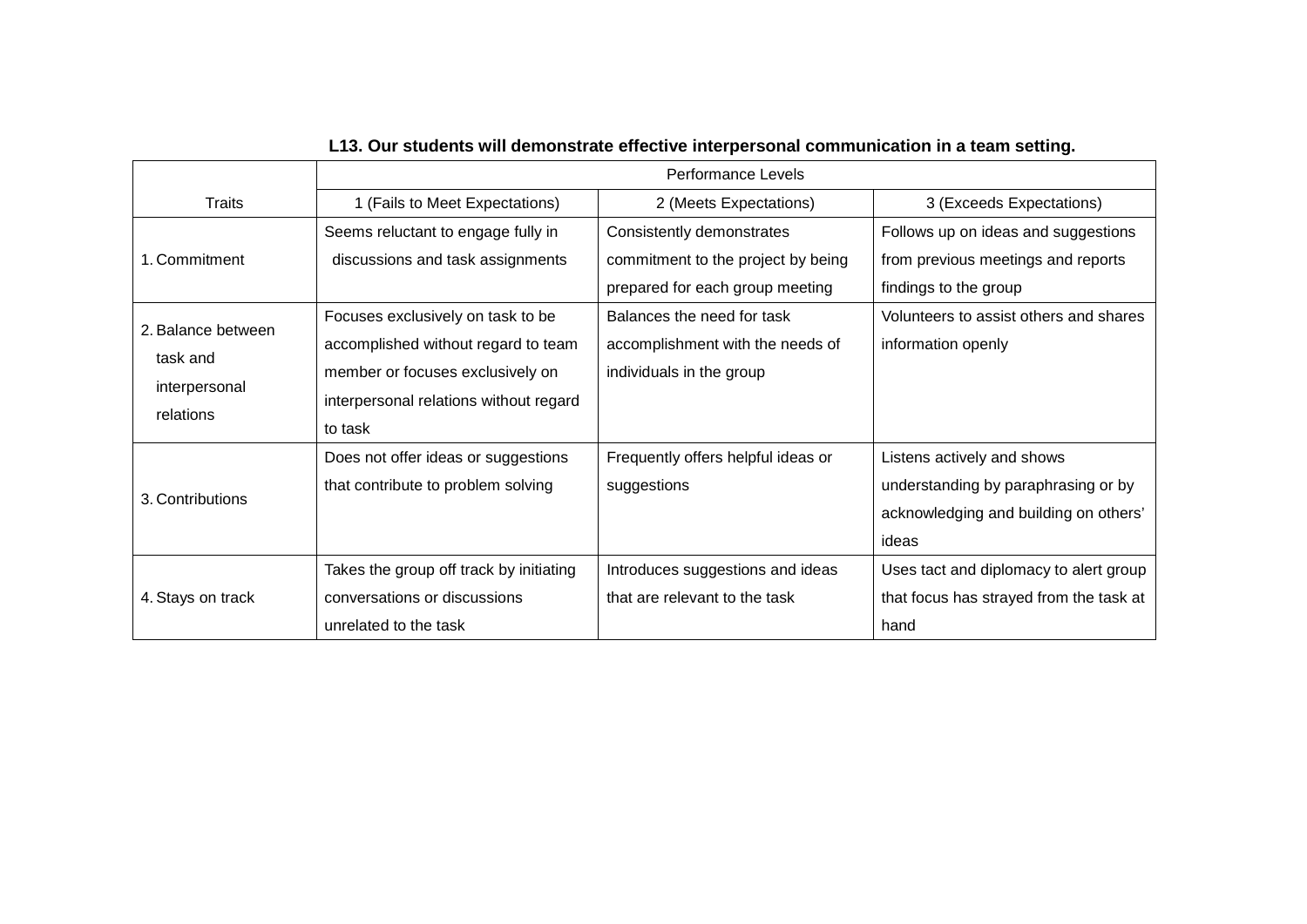**L2. Analytical Thinking: Our graduates will command analytical thinking in solving complex financial decision problems.** 

|                                                         | Performance Levels                                                                                      |                                                                                                                                          |                                                                                                           |  |
|---------------------------------------------------------|---------------------------------------------------------------------------------------------------------|------------------------------------------------------------------------------------------------------------------------------------------|-----------------------------------------------------------------------------------------------------------|--|
| <b>Traits</b>                                           | 1 (Fails to Meet Expectations)                                                                          | 2 (Meets Expectations)                                                                                                                   | 3 (Exceeds Expectations)                                                                                  |  |
| 1. Logic and organization                               | Arguments are poorly organized,<br>do not flow well, and are hard to<br>follow.                         | Most but not all of the arguments are<br>well organized, flow logically, and are<br>easy to follow.                                      | All arguments are well organized, flow<br>logically, and are easy to follow.                              |  |
| 2 Basic quantitative<br>concepts and issues             | Basic quantitative concepts and<br>issues are not identified or they are<br>identified inappropriately. | Appropriately addresses most of the<br>key basic quantitative concepts and<br>issues but omits or identifies a few of<br>the minor ones. | Appropriately addresses all key basic<br>quantitative concepts and issues and<br>most of the minor ones.  |  |
| 3. Application of<br>quantitative tools for<br>research | Misuses quantitative analysis tools,<br>concepts, and techniques                                        | Appropriately quantitative analysis<br>tools, concepts, and techniques                                                                   | Shows strong understanding and<br>application of quantitative analysis<br>tools, concepts, and techniques |  |
| 4. Consistent conclusions                               | No or very weak connection<br>between analysis and conclusions                                          | Reasonable connection between<br>analysis and conclusions; there may<br>be minor inconsistencies                                         | Very strong connection between<br>analysis and conclusions; there are no<br>inconsistencies.              |  |

### **L21. Our students will have basic quantitative skills for research.**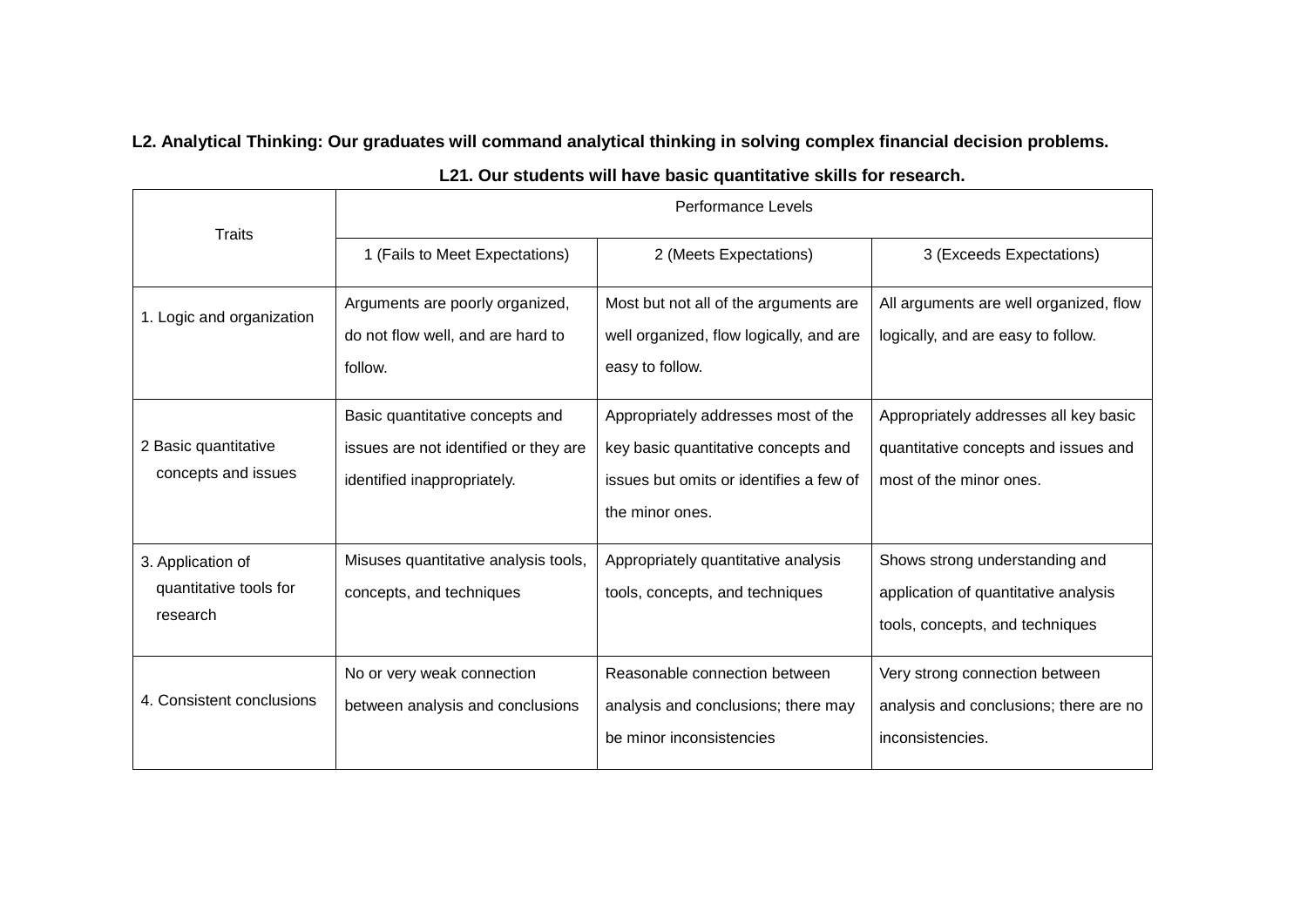## **L22. Our students will use appropriate quantitative analytical techniques to identify problems in finance and develop a solution.**

| <b>Traits</b>                                         |                                                                                                                  | Performance Levels                                                                                                                    |                                                                                                                                                            |  |  |
|-------------------------------------------------------|------------------------------------------------------------------------------------------------------------------|---------------------------------------------------------------------------------------------------------------------------------------|------------------------------------------------------------------------------------------------------------------------------------------------------------|--|--|
|                                                       | 1 (Fails to Meet Expectations)                                                                                   | 2 (Meets Expectations)                                                                                                                | 3 (Exceeds Expectations)                                                                                                                                   |  |  |
| 1. Quantitative knowledge                             | Shows little understanding of<br>quantitative knowledge                                                          | Shows solid understanding of<br>quantitative knowledge                                                                                | Shows through grasp of quantitative<br>knowledge                                                                                                           |  |  |
| 2. Application of<br>quantitative<br>analytical Tools | Misuses quantitative analysis tools,<br>concepts, and techniques                                                 | Appropriately quantitative analysis<br>tools, concepts, and techniques                                                                | Shows strong understanding and<br>application of quantitative analysis<br>tools, concepts, and techniques                                                  |  |  |
| 3. Application of financial<br>analysis               | Fails to incorporate financials into<br>case analysis or shows only limited<br>attempts to understand financials | Shows knowledge of ratios and trend<br>analysis; demonstrates<br>understanding of firm's financial<br>standing                        | Applies ratios and trend analysis to<br>develop sound judgments about<br>company situation and prospects;<br>presents financial analysis<br>professionally |  |  |
| 4. Identification of case<br>problems/issues          | Neglects to identify case issues;<br>recounts facts of case with little<br>analysis                              | Clearly identifies the key issues in<br>the case and demonstrates<br>understanding of company's decision<br>situation                 | Develops a well-integrated statement<br>of the complex issues of the case and<br>demonstrates understanding of<br>situation                                |  |  |
| 5. Generation of<br>alternatives                      | Identifies weak or infeasible<br>alternatives with little attention to<br>case issues                            | Generates 2 or 3 feasible<br>alternatives for resolving the key<br>issues of the case                                                 | Develops 2 or 3 insightful alternatives<br>for resolving the issues; offers<br>specificity and originality                                                 |  |  |
| 6. Recommendations                                    | Offers weak recommendations or<br>pays<br>little attention to addressing case<br><b>issues</b>                   | Provides well-reasoned<br>recommendations that follow from<br>the preceding analysis and clearly<br>address case issues; no surprises | Integrates alternatives into a well-<br>developed action plan; offers<br>specificity, priorities, and sequencing<br>of actions                             |  |  |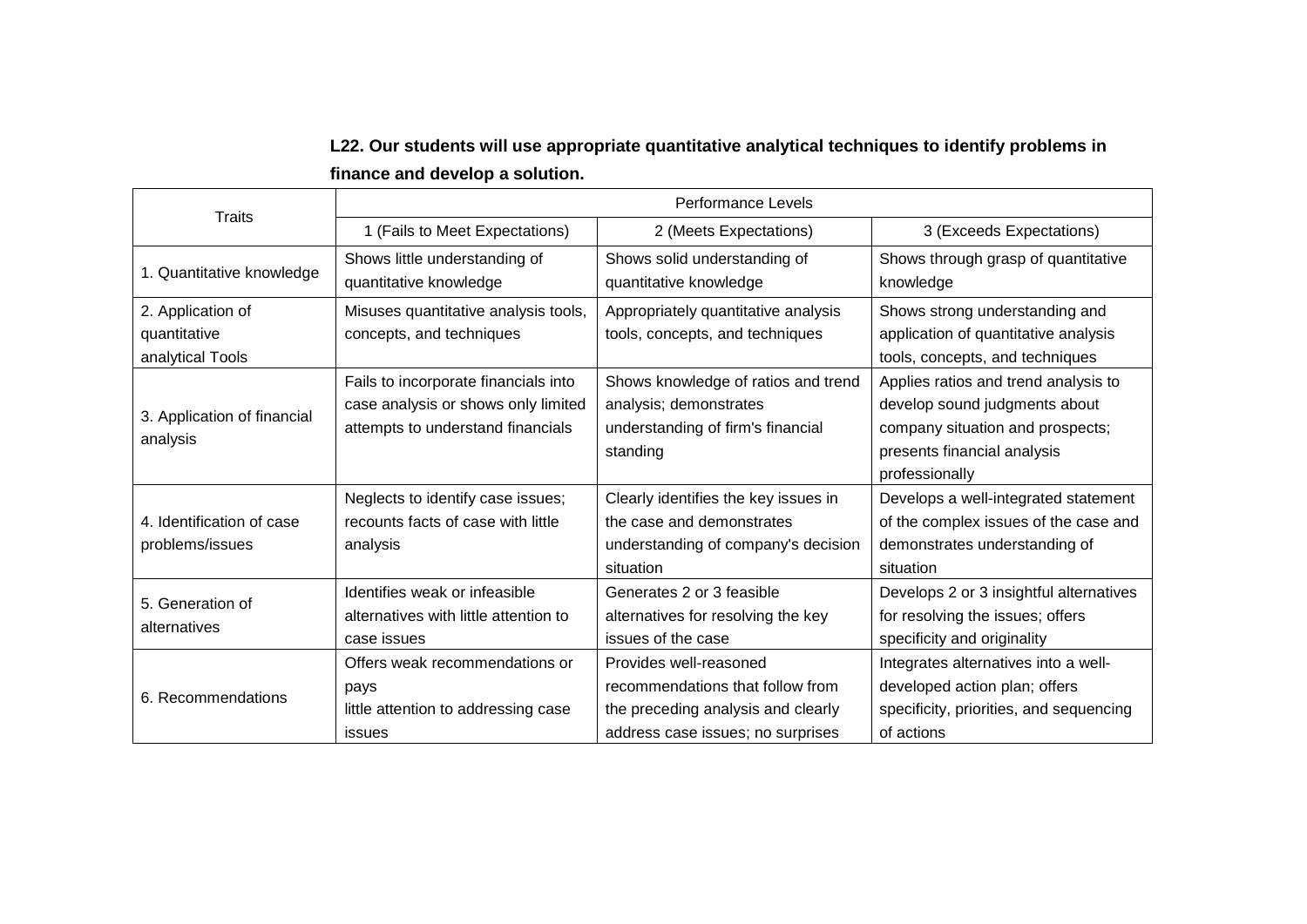| Traits       | Performance Levels                    |                                       |                                       |  |
|--------------|---------------------------------------|---------------------------------------|---------------------------------------|--|
|              | (Fails to Meet Expectations)          | 2 (Meets Expectations)                | 3 (Exceeds Expectations)              |  |
| 7. Solutions | Shows little attention to presenting  | Provides good arguments backed up     | Provides strong rationale and         |  |
|              | sound arguments or backing up         | with                                  | convincing arguments backed up with   |  |
|              | ideas with analysis; offers "I think" | quantitative knowledge, analysis, and | quantitative knowledge, analysis, and |  |
|              | statements                            | persuasive rationale                  | persuasive rationale                  |  |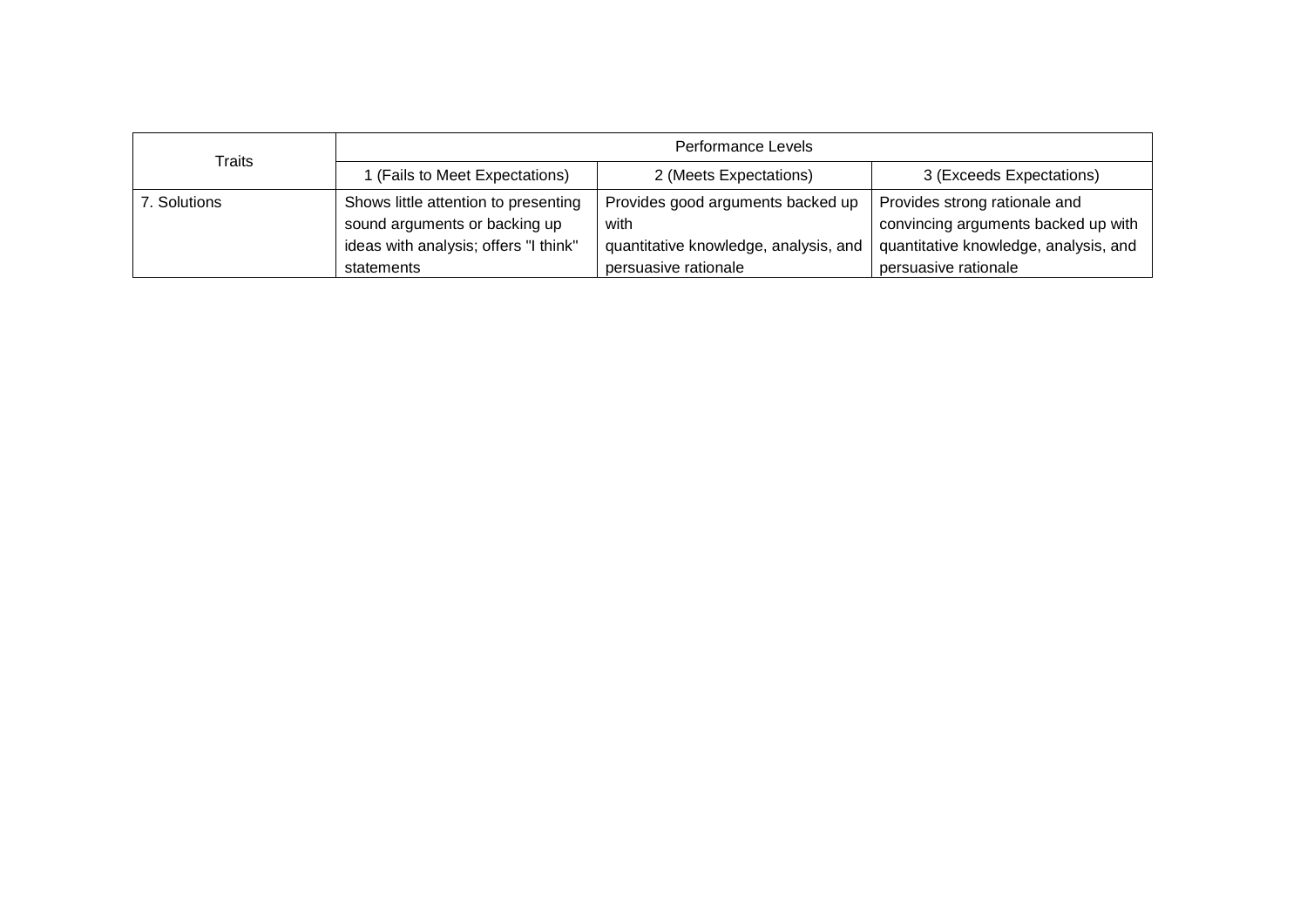### **L3. Global Perspective: Our graduates will have a global perspective.**

### **L31. Our student will understand global business issues and relate current issues to emerging business**

**opportunities.**

|                               | Performance Levels                    |                                       |                                         |  |
|-------------------------------|---------------------------------------|---------------------------------------|-----------------------------------------|--|
| <b>Traits</b>                 | 1 (Fails to Meet Expectations)        | 2 (Meets Expectations)                | 3 (Exceeds Expectations)                |  |
|                               | No or incomplete understanding of     | Some understanding of most of the     | Clear and detailed understanding of     |  |
| 1. Understanding of global    | some or all of the following relevant | relevant issues                       | relevant issues                         |  |
| issues                        | global issues: economic, cultural,    |                                       |                                         |  |
|                               | legal, demographic                    |                                       |                                         |  |
|                               | No analysis of impact of relevant     | Some analysis of impact of global     | Clear, accurate and detailed analysis   |  |
| 2. Analysis of global issues  | global issues; erroneous analysis     | issues; some inaccuracies in analysis | of impact of relevant global issues     |  |
|                               | of impact                             |                                       |                                         |  |
|                               | No application of analysis to         | Some application of analysis to       | Clear application of analysis to global |  |
| 3. Application of analysis to | specific global business situation;   | specific global business situation,   | business situation; valid conclusions   |  |
| global business situation     | incorrect conclusions or              | weak conclusions or                   | and good recommendations given          |  |
|                               | recommendations made.                 | recommendations made                  |                                         |  |
|                               | Fails to adjust for cultural          | Some consideration given to cultural  | Extensive consideration given to        |  |
| 4. Cultural differences       | differences                           | differences                           | cultural differences, including         |  |
|                               |                                       |                                       | appropriate modification of             |  |
|                               |                                       |                                       | communication                           |  |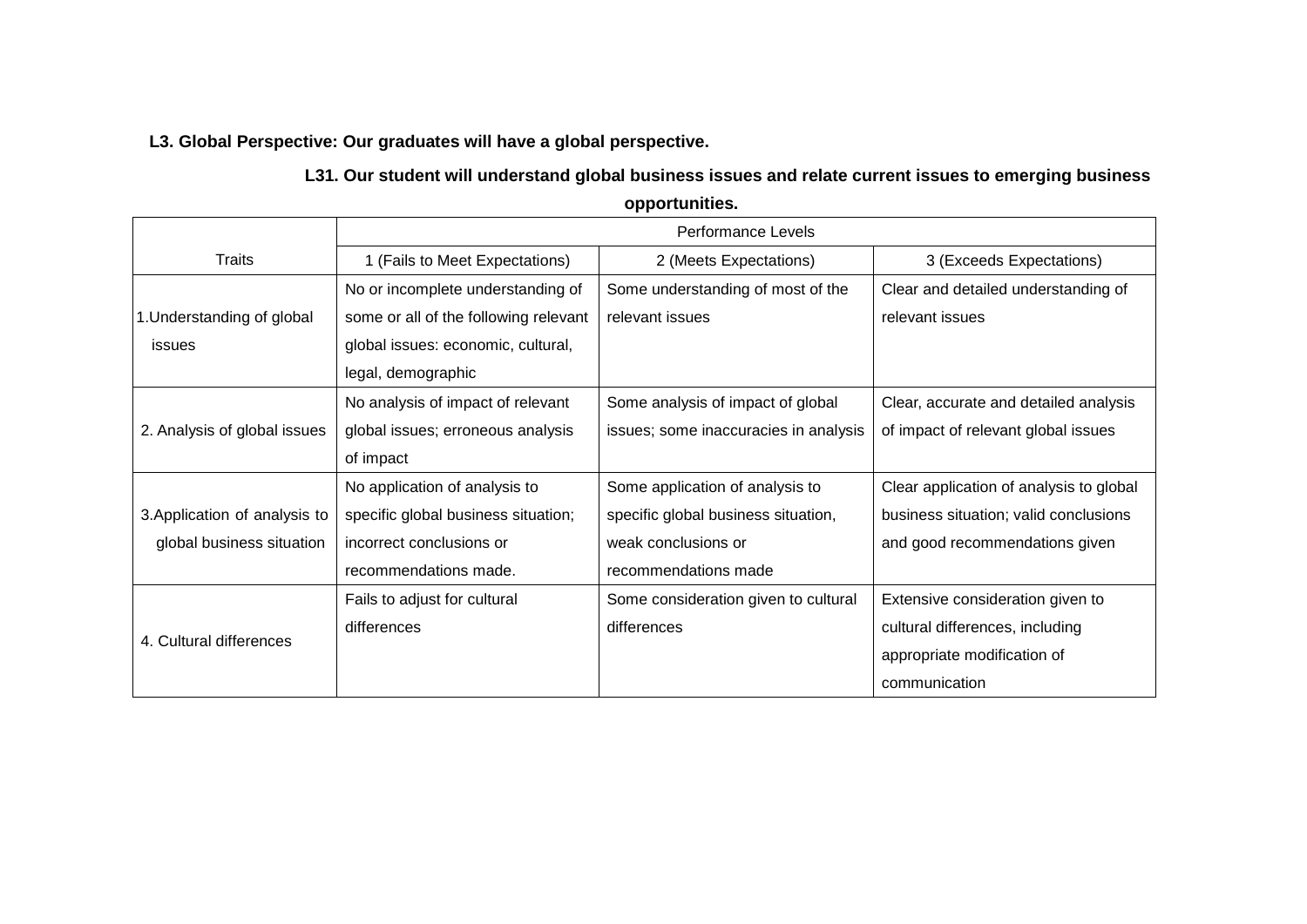# **L32. Our students will have command of business English or other language of global financial markets.**

|                  | Performance Levels                 |                                    |                                         |  |
|------------------|------------------------------------|------------------------------------|-----------------------------------------|--|
| Traits           | 1 (Fails to Meet Expectations)     | 2 (Meets Expectations)             | 3 (Exceeds Expectations)                |  |
|                  | A few of the required elements     | Some of the required elements      | Most of the required elements           |  |
| 1. Knowledge     | (vocabulary, structures, and/or    | (vocabulary, structures, and/or    | (vocabulary,                            |  |
|                  | cultural                           | cultural                           | structure, and/or cultural context) are |  |
|                  | context) are complete and correct. | context) are complete and correct. | complete and correct.                   |  |
|                  | The response shows little          | The response shows some            | The response for the most part shows    |  |
| 2. Comprehension | understanding of main ideas and/or | understanding of main ideas and    | understanding of main ideas and most    |  |
|                  | details.                           | details.                           | details.                                |  |
| 3. Communication | The communication skills and       | The communication skills and       | The communication skills and            |  |
|                  | strategies are minimally evident,  | strategies are somewhat complete,  | strategies are mostly complete,         |  |
|                  | appropriate, and/or correct.       | appropriate and/or correct.        | appropriate and correct.                |  |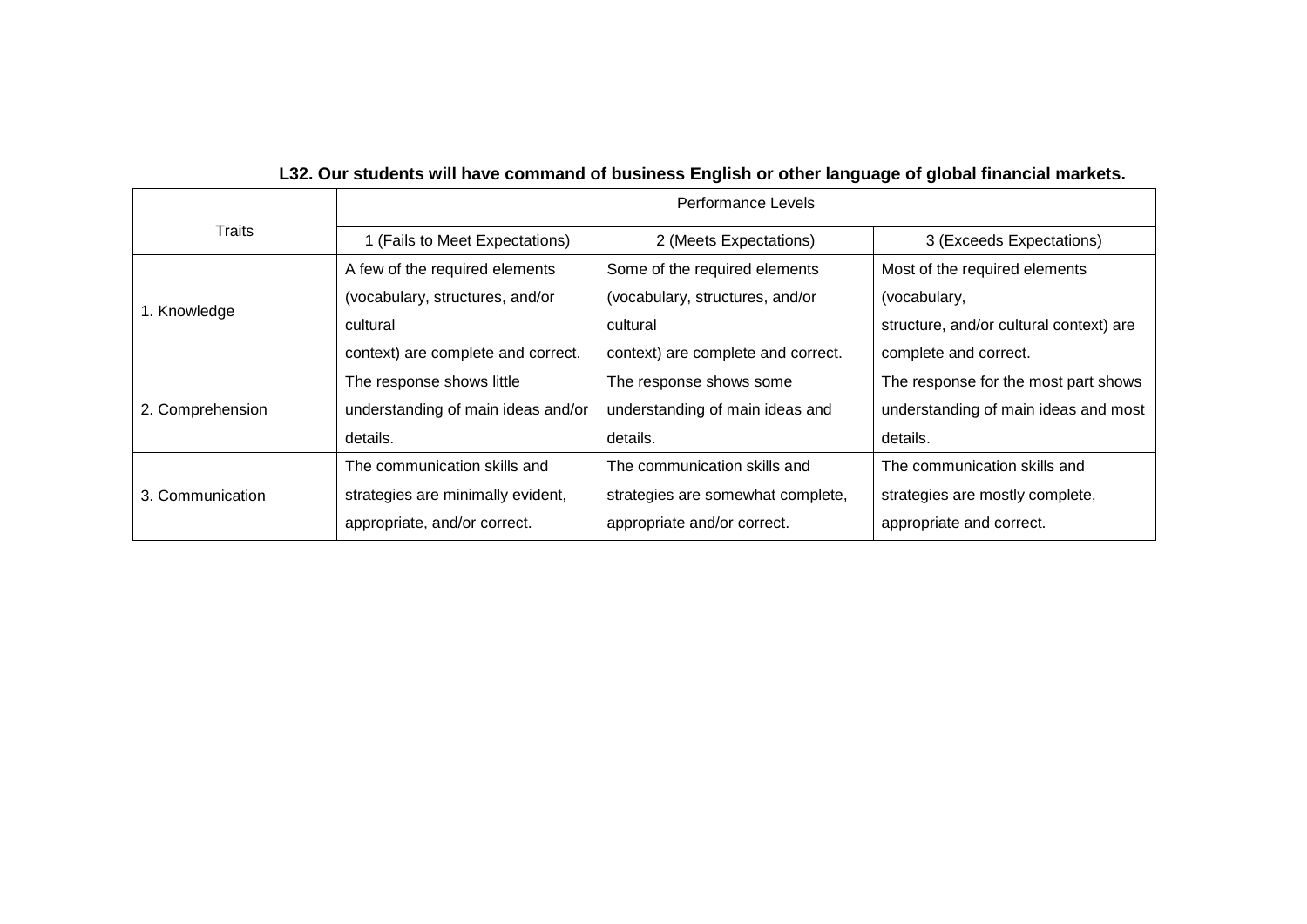|                                               | <b>Performance Levels</b>           |                                     |                                  |
|-----------------------------------------------|-------------------------------------|-------------------------------------|----------------------------------|
| <b>Traits</b>                                 | 1 (Fails to Meet Expectations)      | 2 (Meets Expectations)              | 3 (Exceeds Expectations)         |
| 1. Understanding of global<br>finance systems | Somewhat understands global finance | Mostly understands global finance   | Fully understands global finance |
|                                               | systems and major financial         | systems and major financial         | systems and major financial      |
|                                               | instruments                         | <i>instruments</i>                  | instruments                      |
| 2. Global mannerisms                          | Somewhat understands global         | Mostly understands global           | Fully understands global         |
|                                               | mannerisms and cultural differences | mannerisms and cultural differences | mannerisms and cultural          |
|                                               |                                     |                                     | differences                      |

# **L33. Our students will be able to network and collaborate with global business leaders.**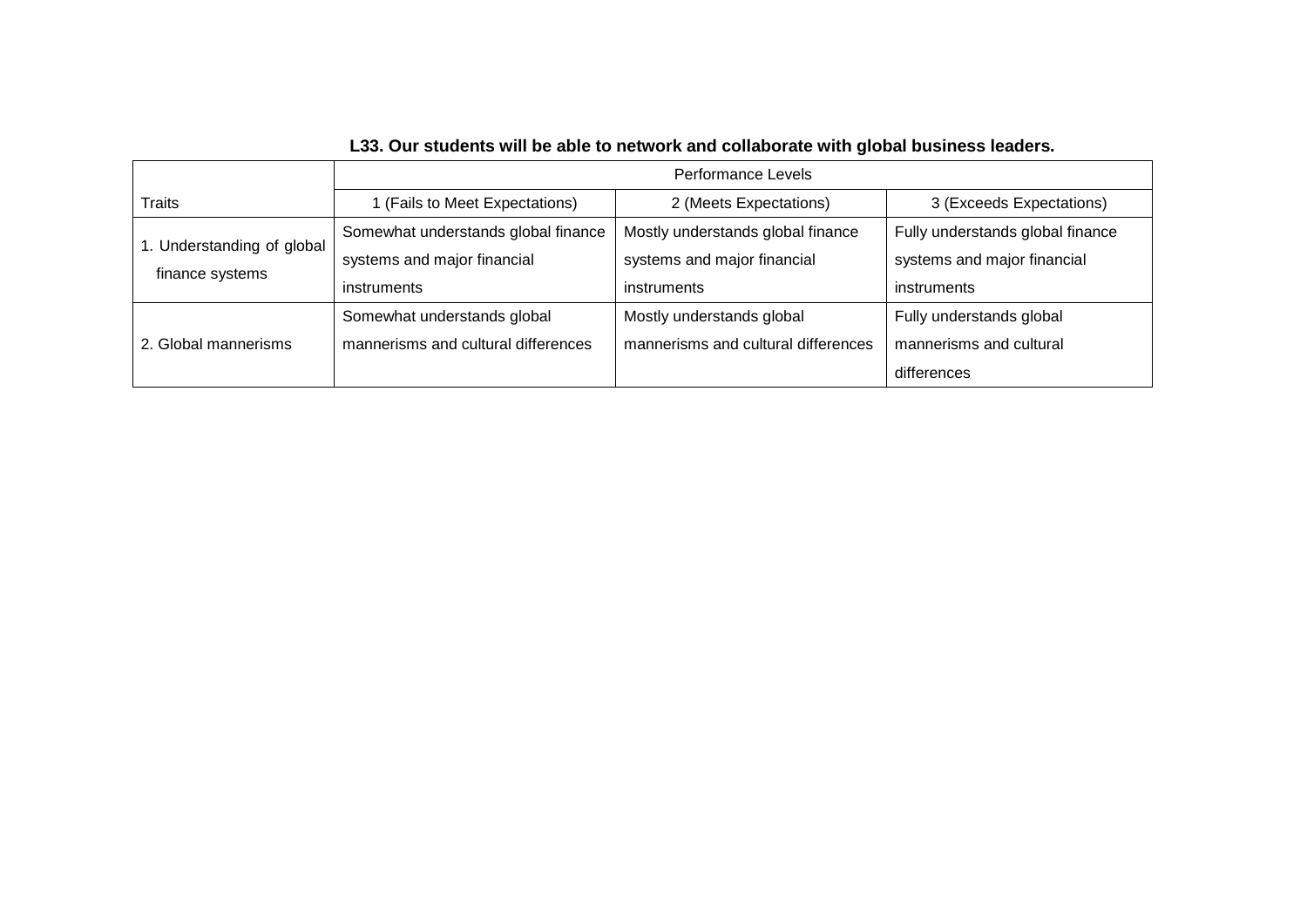**L4. Ethically Conscious Reasoning: Our graduates will understand the gravity of ethical behavior and corporate social responsibility.**

| L41. Our student will identify ethical issues in financial services industry and be able to recognize |  |
|-------------------------------------------------------------------------------------------------------|--|
| and evaluate alternative courses of action.                                                           |  |

|                              | <b>Performance Levels</b>                                            |                                                                          |                                                                                 |
|------------------------------|----------------------------------------------------------------------|--------------------------------------------------------------------------|---------------------------------------------------------------------------------|
| Traits                       | 1 (Fails to Meet Expectations)                                       | 2 (Meets Expectations)                                                   | 3 (Exceeds Expectations)                                                        |
|                              | Has a vague idea of what ethnical                                    | Identifies ethnical issues, including                                    | Describes ethnical issues in detail                                             |
| 1. Identifies ethical issues | issues are and is uncertain what<br>must be decided in individual or | pertinent facts, and ascertains what<br>must be decided in individual or | gathered<br>having<br>pertinent<br>facts.<br>Ascertains exactly what<br>must be |
|                              | business behavior                                                    | business behavior                                                        | decided<br>in<br>individual<br>business<br>or                                   |
|                              |                                                                      |                                                                          | behavior                                                                        |
|                              | Fails to recognize all stakeholders                                  | Recognizes stakeholders and                                              | Recognizes all stakeholders and fully                                           |
| <b>Stakeholders</b><br>2.    | or explores consequences and                                         | explores some of the consequences                                        | explores consequences and                                                       |
| Consideration                | threats/opportunities                                                | and threats/opportunities fairly                                         | threats/opportunities                                                           |
|                              | ineffectively                                                        | effectively                                                              |                                                                                 |
|                              | Failed to identify all of the relevant                               | Identified most of the relevant                                          | Correctly identified all of the relevant                                        |
| 3. Options development       | and practical options                                                | practical options, but overlooked                                        | practical options and all of the related                                        |
|                              |                                                                      | some related conceptual problems                                         | conceptual problems and issues                                                  |
|                              |                                                                      | and issues                                                               |                                                                                 |
| 4. Options Evaluation        | Failed to provide weightings of                                      | Provided some evaluation of ethical                                      | Provided appropriate and defensible                                             |
|                              | various ethical and social                                           | and social reasons and arguments,                                        | evaluations for all relevant arguments                                          |
|                              | arguments and reasons                                                | but overlooked important factual or                                      | noting wherever necessary factual                                               |
|                              |                                                                      | logical errors in some reasons                                           | assumptions, logical errors, or                                                 |
|                              |                                                                      |                                                                          | conceptual confusions.                                                          |
| 5. Decision and Action       | difficulty<br>identifying<br>Has<br>and                              | Formulates an implementation plan                                        | Formulates an implementation plan                                               |